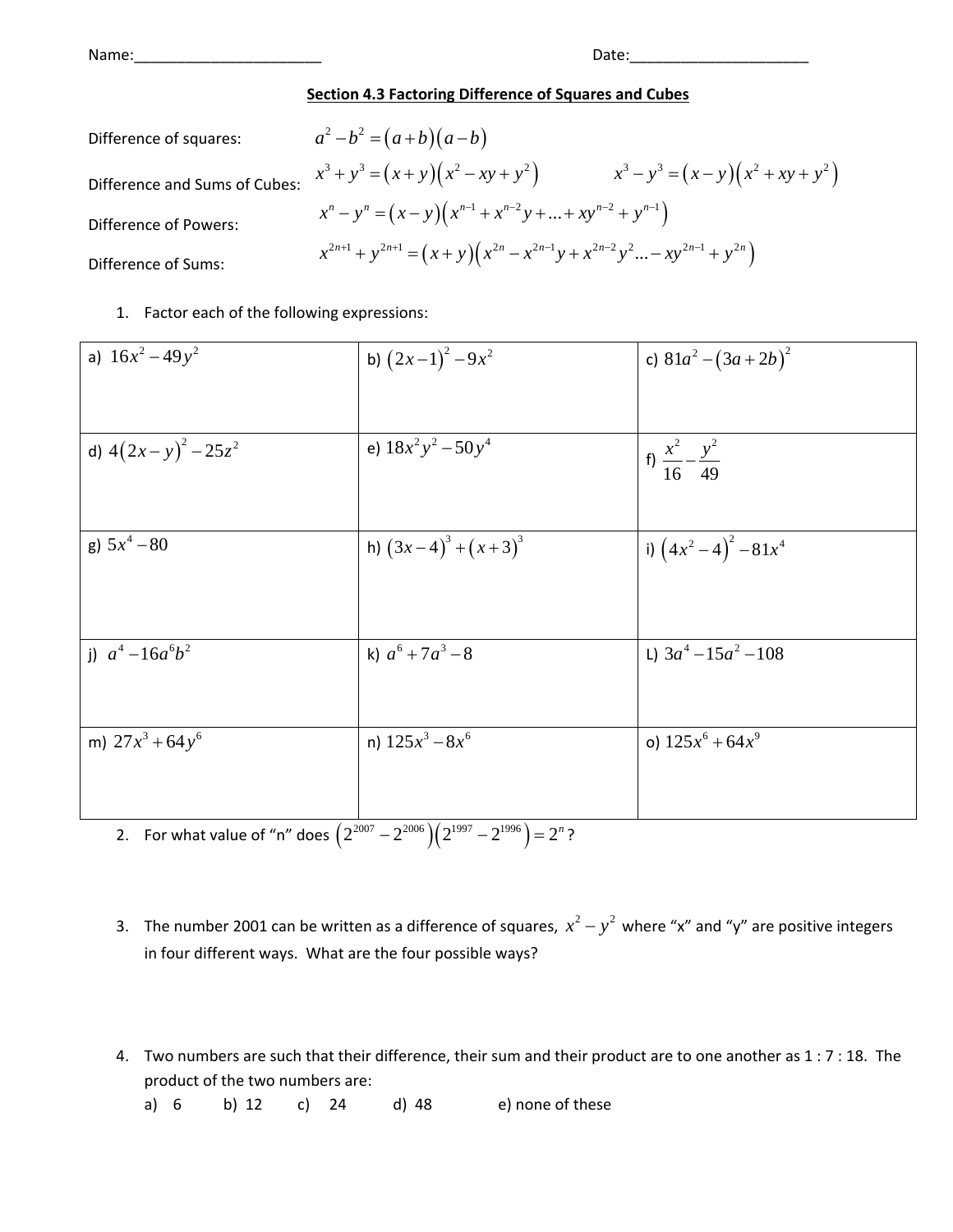- 5. The number 2005 can be written in the form of  $a^2-b^2$ , where "a" and "b" are positive integers less than 1000 in exactly one way. What is the value of  $a^2 + b^2$ ?
- 6. Solve for "a" and "b" in the expression:  $1 + \sqrt{8} = (a + \sqrt{2})(b \sqrt{2})$
- 7. Given that "p" is a prime number, solve for "x":  $1000 8x^3 = 8(p)(4p 3)$

8. Evaluate : 
$$
\frac{2^{10}-1}{2^5-1}
$$

- 9. Suppose that  $n^2 4 = 50(n-2)$  and "n" is not equal to 2. What is the value of "n"?
- 10. Find as many prime numbers "p" as you can so that the expression 5p+1 is a perfect square. How many prime numbers like this do you think there are? Prove that there are only this many primes.
- 11. The positive difference of two perfect squares is 32. What is the largest possible value of the sum of the two perfect squares?
- 12. How many ordered pairs (m,n) of positive integers, with m>n, have the property that their squares differ by 96? List out all possible pairs.
- 13. Given that "p" is a prime number and the expression  $2003p + 16$  is a perfect square, what is the lowest possible value of "p"?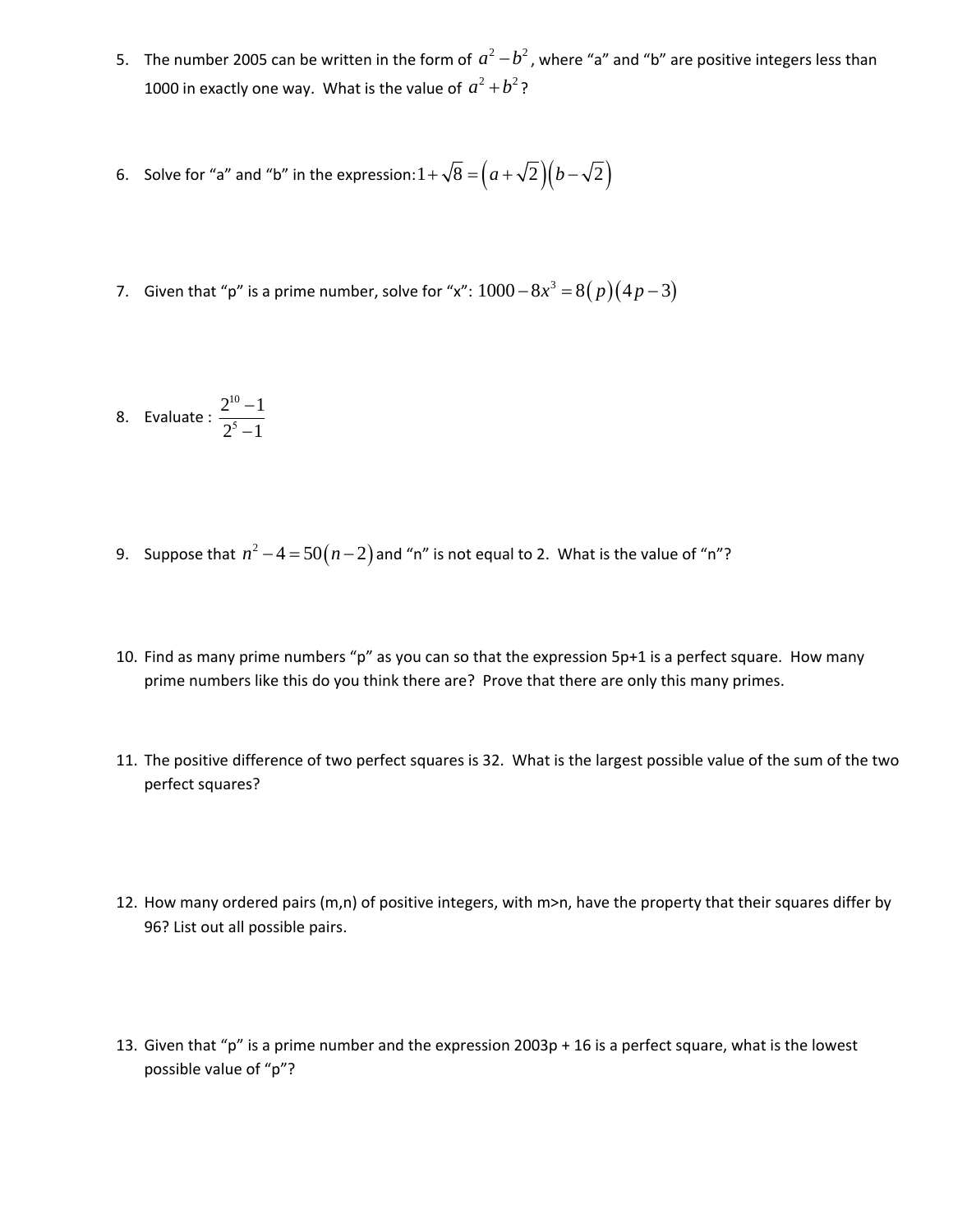14. An annulus is the region between two concentric circles. The concentric circles in the figure have radii "b" and "c", with b > c. Let  $\overline{OX}$  be a radius of the larger circle, let  $\overline{XZ}$  be tangent to the smaller circle at Z, and let *OY* be the radius of the larger circle that contains Z. Let *a = XZ*, *d = YZ*, and *e = XY*. What is the area of the annulus?



15. If  $a^2-b^2-64$ , what is the smallest possible values of  $(a+b)$ ?

- 16. There are four different positive integers "a", "b", "c" , and "d" such that the equation is true:  $a^3 + b^3 = c^3 + d^3 = 1729$ . What is the values of  $a + b + c + d$ ?
- 17. What is the sum of the (decimal) digits of  $10^6 8$ ?

18. What are both pairs of integers (x,y) for which  $4^y - 615 = x^2$ 

19. Show that if the positive integer "n" is a multiple of 3, then  $7<sup>n</sup> - 6<sup>n</sup>$  is a multiple of 127.